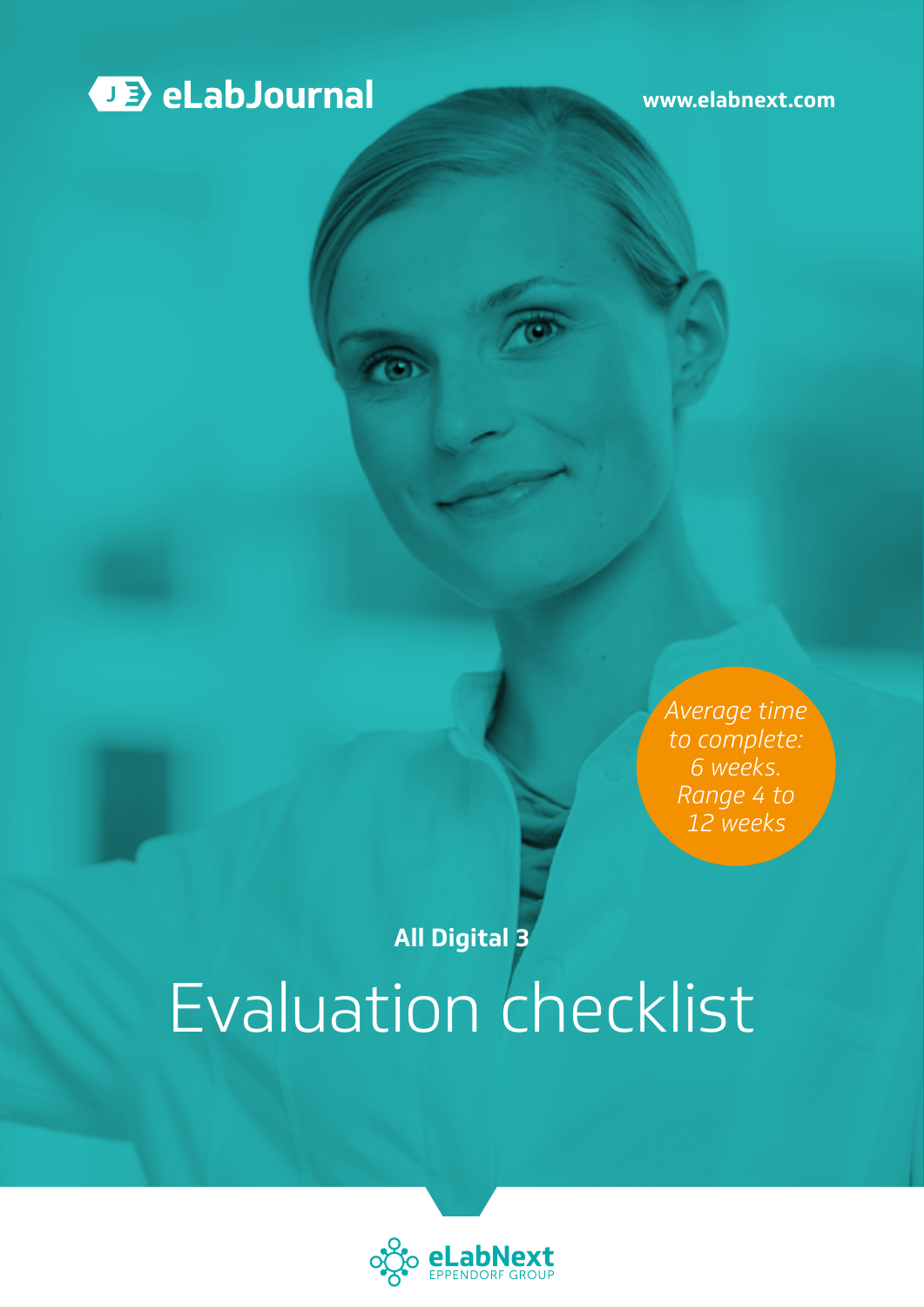## **Table of contents**

| Know your own organization first 4        |  |
|-------------------------------------------|--|
| Establish an ELN project team  4          |  |
|                                           |  |
| Conduct a market survey of ELN vendors. 5 |  |
| Write a User Requirement Specification  5 |  |
| Develop a shortlist of 2 or 3 vendors  5  |  |
| Establish working relationships with      |  |
|                                           |  |

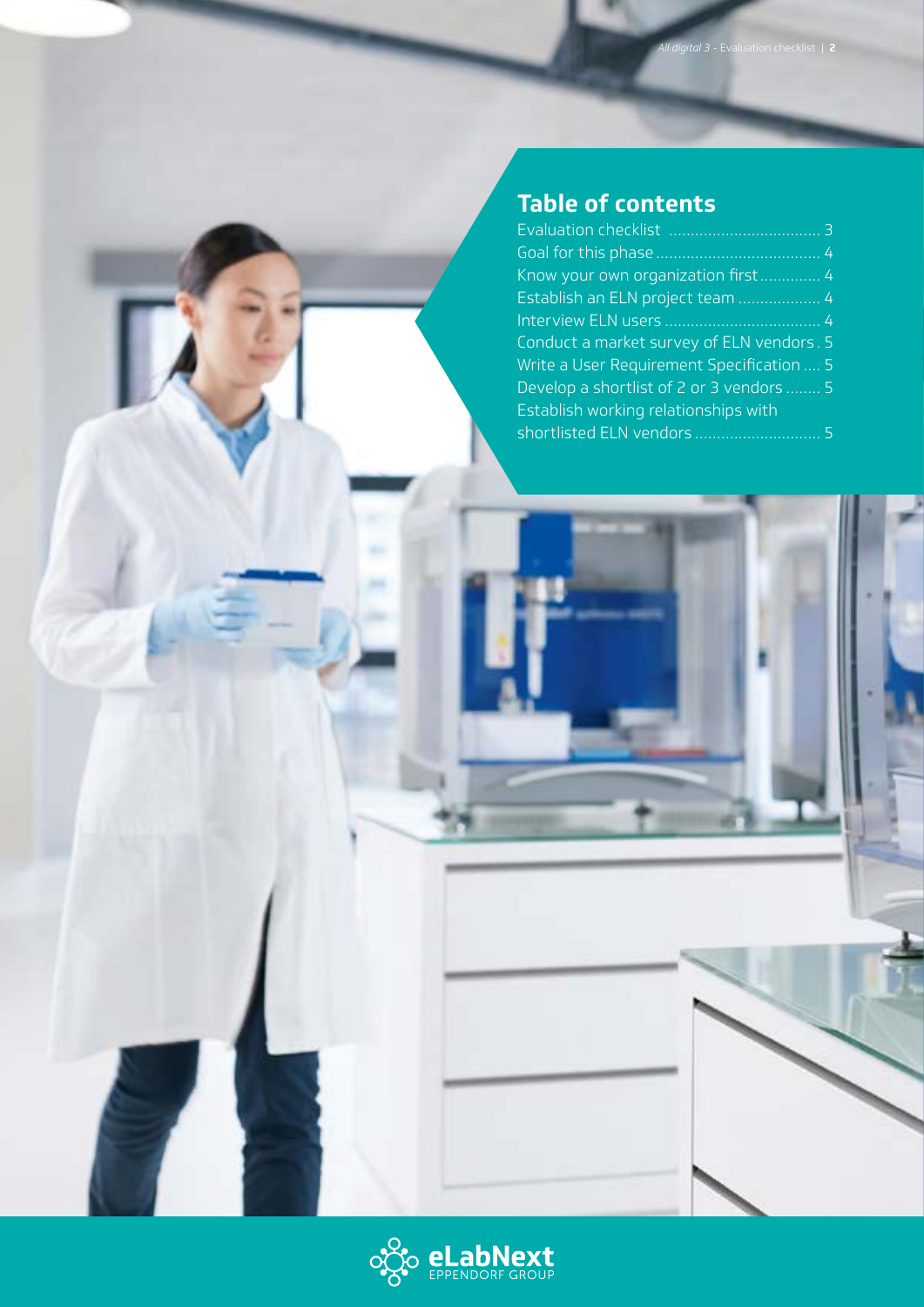## **Evaluation checklist**

<span id="page-2-0"></span>**Start**

This evaluation checklist will help you to gather information and make the decisions you need to move into the next phase of choosing an ELN system. The order of the steps is about right, from our experience, but don't let that worry you. You may follow a different order, and go back and forth iteratively, but we do underline the value and importance of the actions in each of the steps. Try to gather as much information as possible before you write the user requirements. Some organizations have tried to write the user requirements first, and that just never works!

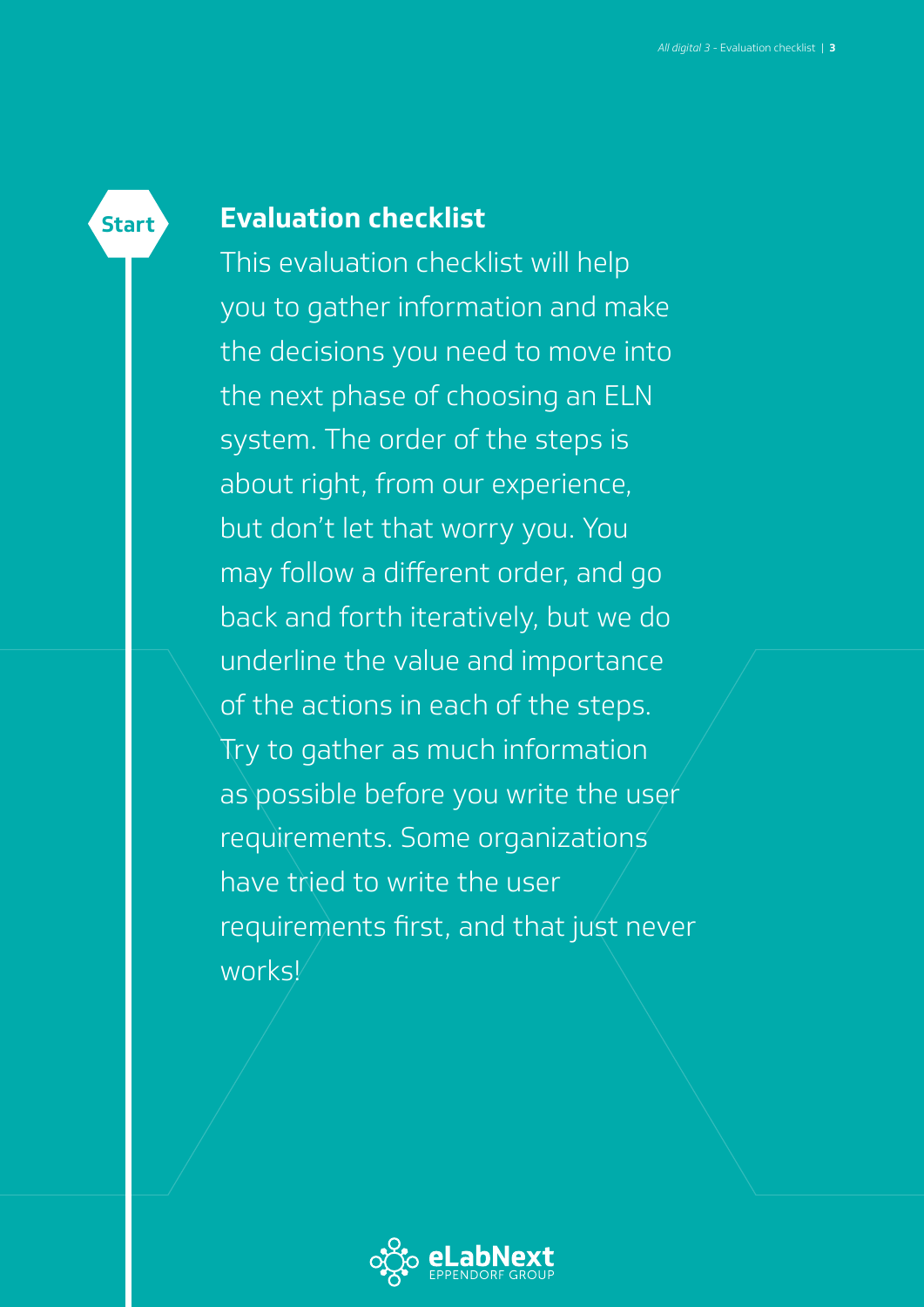## <span id="page-3-0"></span>**Goal for this phase**

Identify two or three ELN vendors from which to choose in the next phase.

#### **Know your own organization first**

Does any other lab or department in your organization already have an ELN? Check now, because independence is overrated and cooperation is grand.

Meet with each of the existing ELN sites in the organization, learn, and establish bonds.

Does your organization hope/plan to standardize on a single ELN product and vendor?

Contact your procurement department to obtain the organization's acquisition policies.

Contact information technology and security for hosting and software security policies.

Many organizations require the use of internal servers for security. A must know!

#### **Establish an ELN project team**

Set up an ELN project team, because you have unique needs to meet. Make sure that representatives of all stakeholder groups are included.

IT may not participate in the team until later, but invite them at the outset. Leaving anyone out can delay or sabotage the project.

Try to keep the team to six people or less, for effective functioning.

Keep the meetings short, make an agenda, and focus on practical issues.

Actively intervene to make sure everyone is free to speak, and that no one dominates.

Expect everyone to deliver on their promises. Be clear and forthright.

Email out brief, action-focused meeting notes of one page or less, on the same day.

#### **Interview ELN users**

Interview everyone you can find who works with an ELN system, or has recently. Colleagues in your company or university will share their experiences and suggestions.

LinkedIn, industry associations, and vendors can also provide potential interviewees.

Make a spreadsheet of interviewees, and keep it up to date with actions and additions.

Start with a list of questions and add to it with each new conversation.

Take notes, and ask if you can record the interview in case it gets too fast for note taking.

Ask each interviewee to recommend others, and don't forget to send a thank-you email.



**2**

**3**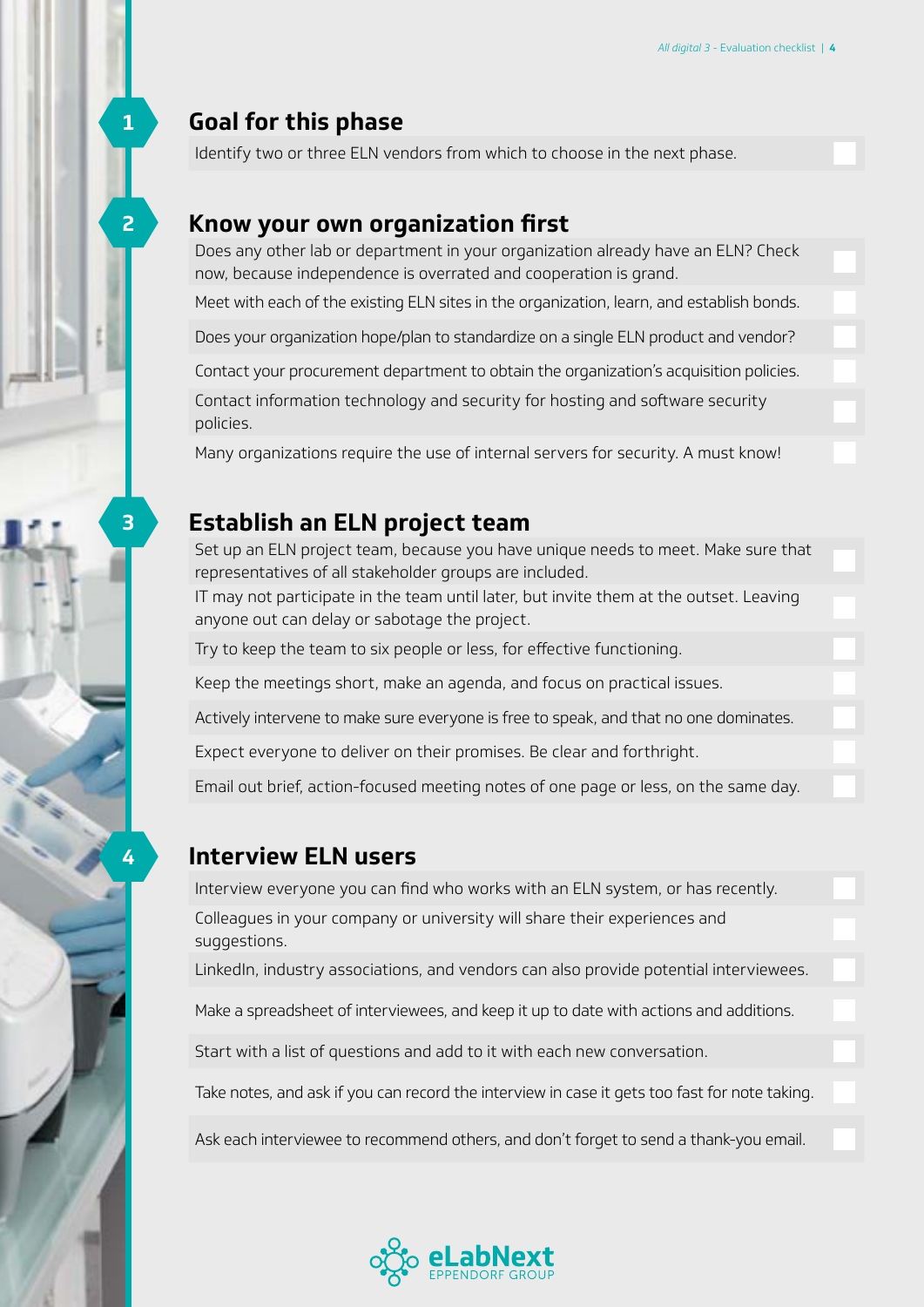#### <span id="page-4-0"></span>**Conduct a market survey of ELN vendors**

| <b>Write a User Requirement Specification</b>                                  |  |
|--------------------------------------------------------------------------------|--|
| Use vendor resources to learn more about your own requirements.                |  |
| View presentations, videos, manuals, and product descriptions on ELN websites. |  |
| Find lists of ELN vendors like this one                                        |  |
| Research the vendors mentioned in the interviews with ELN users                |  |

Define the current and future scope of the ELN—single lab, department, or organization.

Describe end users, such as group leaders, lab managers, technicians, and students. Estimate the number of end users and speak to growth or shrinkage in future. Describe the software functions - lab notebook, inventory & protocol management, etc., Distinguish between "must have" and "nice to have" requirements and features. Describe funding for the ELN: central organizational budget, individual groups, or a mix. Confirm with the IT department and information security for their specific requirements.

Describe hosting-cloud, private cloud, or on your organization's own secure server.

## **Develop a shortlist of 2 or 3 vendors**

Consider positive and negative remarks about vendors and products from interviews. Evaluate the structure, coherence, and clarity of vendor communication. Every vendor should offer a demonstration, tailored to your URS and needs. Every vendor should offer a free trial of its software. You will take them up on it! The more organized and professional the vendor is, the better its likely performance. Carefully evaluate the ability of each vendor to meet the requirements of the URS. Ask for reference sites and call them without fail.

## **Establish working relationships with shortlisted ELN vendors**

The ELN vendors are an extremely valuable source of information and advice. They have experience that no amount of planning can match.

If a selected vendor is not amazingly responsive, drop it immediately and get another. You have limited bandwidth, so work exclusively and closely with the shortlisted vendors.

Meet with them in-person or online to start with.

Vendors expect to work with you, and to help in every way we can. That's our job.

Expect a lot of help from the selected vendors as long as they have a fair chance to win.

Brief the vendors on the process and schedule for the next phase.



**6**

**7**

**8**